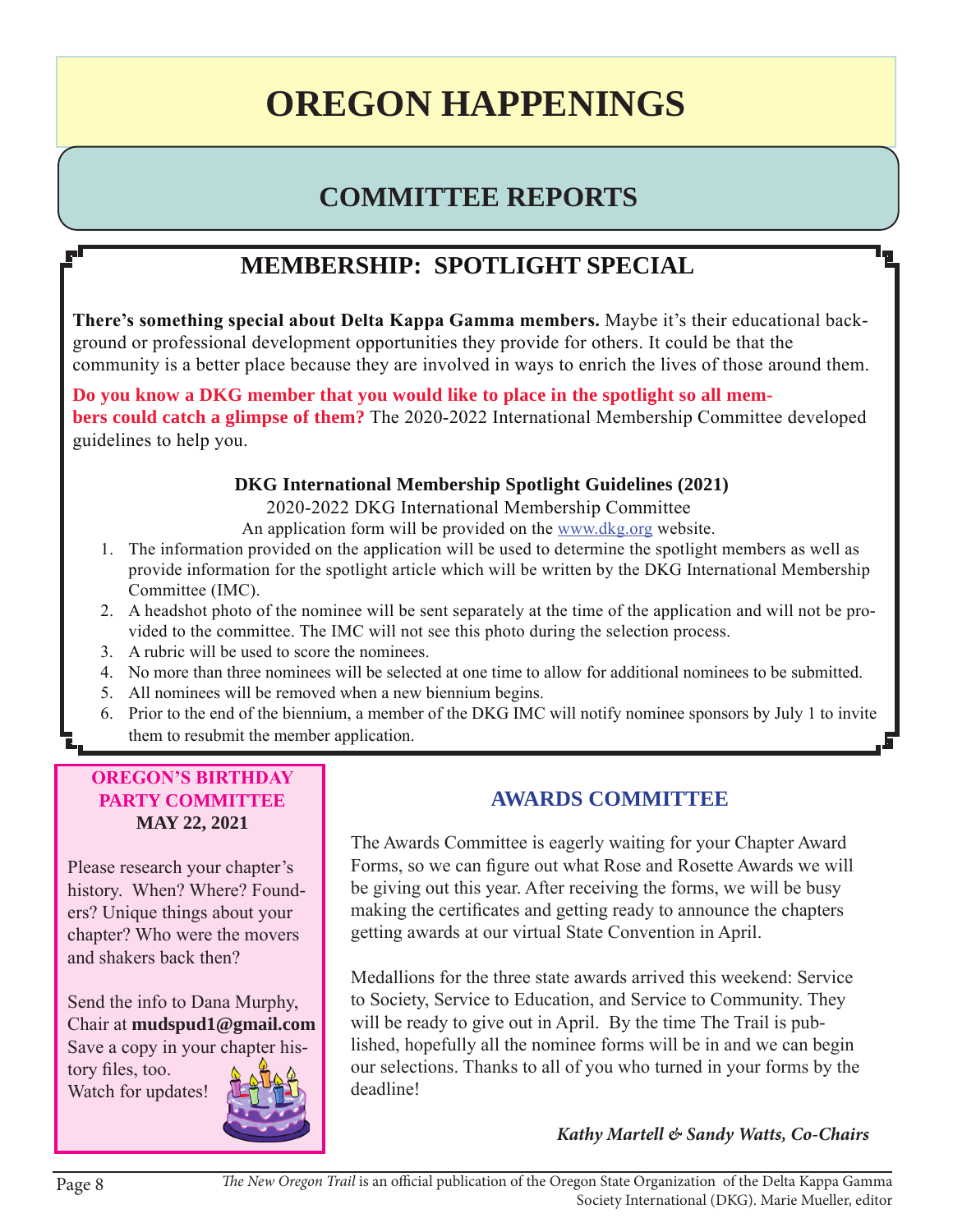#### **NOMINATIONS COMMITTEE**  *Lise Van Brunt, Yvonne Fasold, Kathie Hill*

## **2021 SLATE OF CANDIDATES STATE OFICERS**

# **PRESIDENT: Brenda Jensen/Alpha/2**

I have been a Speech Pathologist in the public schools for 46 years. Three years in Malheur County, Oregon 42 years in Klamath County, Oregon. My career has been very enjoyable working with school age children for 30 years and 15 years with 3- to 5-year-old preschool children. I did spend one year as a special education teacher in Chilo-

quin, Oregon. I live on my property that has been in my family for over 100 years with horses, a donkey, goats, chickens, cats, and dogs. In addition to teaching, I have held many positions in Alpha Chapter and have been active in Oregon DKG for years. I am looking forward to serving the DKG Oregon State Organization during the 2021-23 biennium.

# **VICE PRESIDENT: Bonita Fillmore, Alpha/2**

Bonita is a retired educator who served students for 23

years. She was a Media Specialist, District Media Coordinator, Reading Teacher, and Art Teacher for the Klamath County School District. Bonita is a member of the Oregon Education Association Retired and the Oregon Retired Educators Association where she has served as a Unit President and is currently State Vice

President. She may be State President for this group in the near future.

Bonita is a dedicated DKG member. She has been a Chapter President more than once and is currently serving again as President of Alpha Chapter. She has been Oregon State Organization Administrative Secretary since 2017 and served on the State Finance Committee in the past. Bonita is involved in the Parish Council as Vice President and President, CCD and assists with a Youth group. Her special interests include photography, stamp collecting, art and traveling.

# **SECRETARY: Kate Kelleher, Beta Beta/5**

Kate has years of experience in DKG. Currently serving in the state secretary position, Kate wishes to continue. In Beta Beta, she served as co-president, co-vice president,

and secretary, as well as supporting BB projects. In her professional career, Kate taught upper elementary grades for 18 years, spent 15 years as a school counselor, and she also ran a private counseling business. After initial retirement, she worked 9 years as counselor, liaison, and tutor. She is conscientious and follows through on her work.

Kate is the mother of two, is happily divorced, and has family on the East Coast, which gives her a good excuse to travel.

# **STATE STANDING COMMITTEES FINANCE COMMITTEE**

#### **DISTRICT 1: Laurie Graves, Zeta/1**

Laurie was a dedicated Elementary teacher for grades 2

through 4 for 32 years. After retirement she continued to sub for 6 more years. Laurie has been a member of Zeta Chapter since 2004. She served as Secretary for Zeta from 2016 to 2020.

Laurie has served the youth of her community as a 4-H leader/volunteer

since 1997. She also served as the 4-H Superintendent of Food for Union County. She is an active member of the First Presbyterian Church where she has been an Elder and a Deacon. Laurie was awarded the Meritorious Service Award for Union County 4-H in 2016.

#### **DISTRICT 2: Carolyn (Cari) Hinesly, Omega/2**

Cari was a teacher for the Eagle Point School District from 1968 to 1998. She also worked as a Media Specialist for there from 1985-1998. She is now retired.

Cari became involved in DKG in 1975 as a member of the former Epsilon Chapter in Medford. She remained with them through 2016 until the Chapter dissolved. She then became a member of Omega. Cari was a leader in Epsilon, serving as Treasurer 1980- 1992 and then again 2008-2012. She was Chapter President 2012-14, Co-President 2014-16. She became a Co-Secretary this year for Omega.

Cari serves her community as the Secretary/Treasurer of the Community Water District. She has very interesting hobbies: Cari loves sportscar and sled dog racing.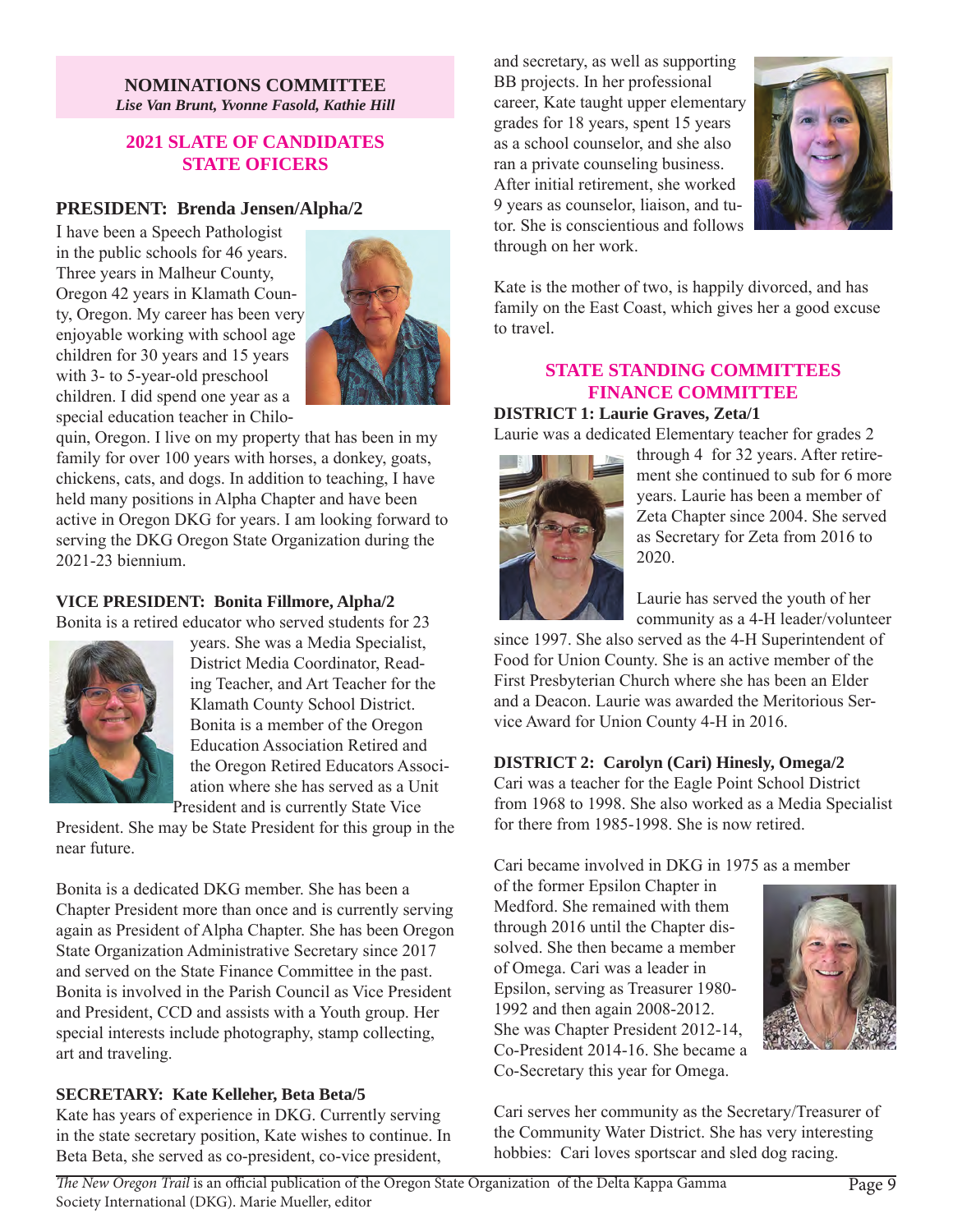# **DISTRICT 3: FINANCE COMMITTEE: OPEN!**



This could be YOU! If you are interested, just give Darlene Cook a call at 541-331-3282 or dcook.dkg@gmail.com

*From All-free-download. com/free-vector*

#### **STATE STANDING COMMITTEES NOMINATIONS COMMITTEE**

#### **DISTRICT 1: Sandra (Sandy) Rysdam, Zeta/1**

Sandy has served in Education since 1986. She was an Associate Director of Financial Aid at Eastern Oregon University, Director of Leadership in La Grande, and



an elementary teacher for Elgin School District. In 2010, Sandy received the Elgin School District Service Award. She currently is a substitute teacher.

Sandy is a member of Zeta Chapter and has served Zeta as a Vice President and President. Sandy is also a member and past chapter

president of Beta Sigma Phi, which she joined in 1978.

#### **DISTRICT 2: Kathleen (Kathie) Hill, Omega/ 2**

Kathie retired after serving students for 39 years. She was a teacher for 24 years grades 4 through 8. She then became an administrator at K-5 level for 15 years. Kathie worked in North Carolina as well as in Oregon. She currently volunteers at a local elementary school when allowed by COVID rules.

Kathie served as President of Omega Chapter. At the state level she is currently serving as a *New Oregon Trail* proofreader. In earlier years, she served as photographer when needed and on several committees. Kathie was hon-

ored for her Service to Education by the Oregon State Organization in 2007.

Kathie served as the treasurer and secretary of the Administrators of Three Rivers Association (ATRA) at different times. She is a dog lover and enjoys golfing and travel whenever she can!



# **DISTRICT 3: Kaye Jones, Kappa/3**

Kaye began working with students in 1980. She taught in Klamath Falls City Schools, Klamath County Schools, and Greater Albany Public Schools. She was a special education teacher, GAPS resource teacher, tutor/teacher

at the Juvenile Detention Center and substitute teacher.

As a member of Kappa Chapter, Kaye was chapter president several times, co-president, treasurer, and immediate past president several times. She served on Kappa's scholarship and hostess committees.



At the state level, Kaye was Secretary 2015-2017 and 2007-2008; Communications Chair; and World Fellowship Committee, 1993-1996. She assisted at many state meetings. Regionally, Kaye attended membership training in 2011, was a shuttle driver at Spokane (International Convention in 2010) and in 2009, was Hostess Committee Chair at NW Regional in Portland.

Kaye's professional organization roles varied: she has been on the Jefferson School District Board since 2011. She served on the AWANA Missionary Ministry Board 2005-2011 and was a short-term missionary to Senegal and Sierra Leone, Africa, in 2003 and 2008. She served on the Basin Transit Service Board of Directors from 1990-1997.

Kaye was honored by being elected to the Jefferson School Board, and she was given the Citation Award for *Bible* Memorization from AWANA Clubs International. Kaye's other activities include being Red Cross Lifeguard Trainer, Water Safety Instructor, and Women's Ministries at JBC.

> *Kaye's pix is from 2018 the convention folder.*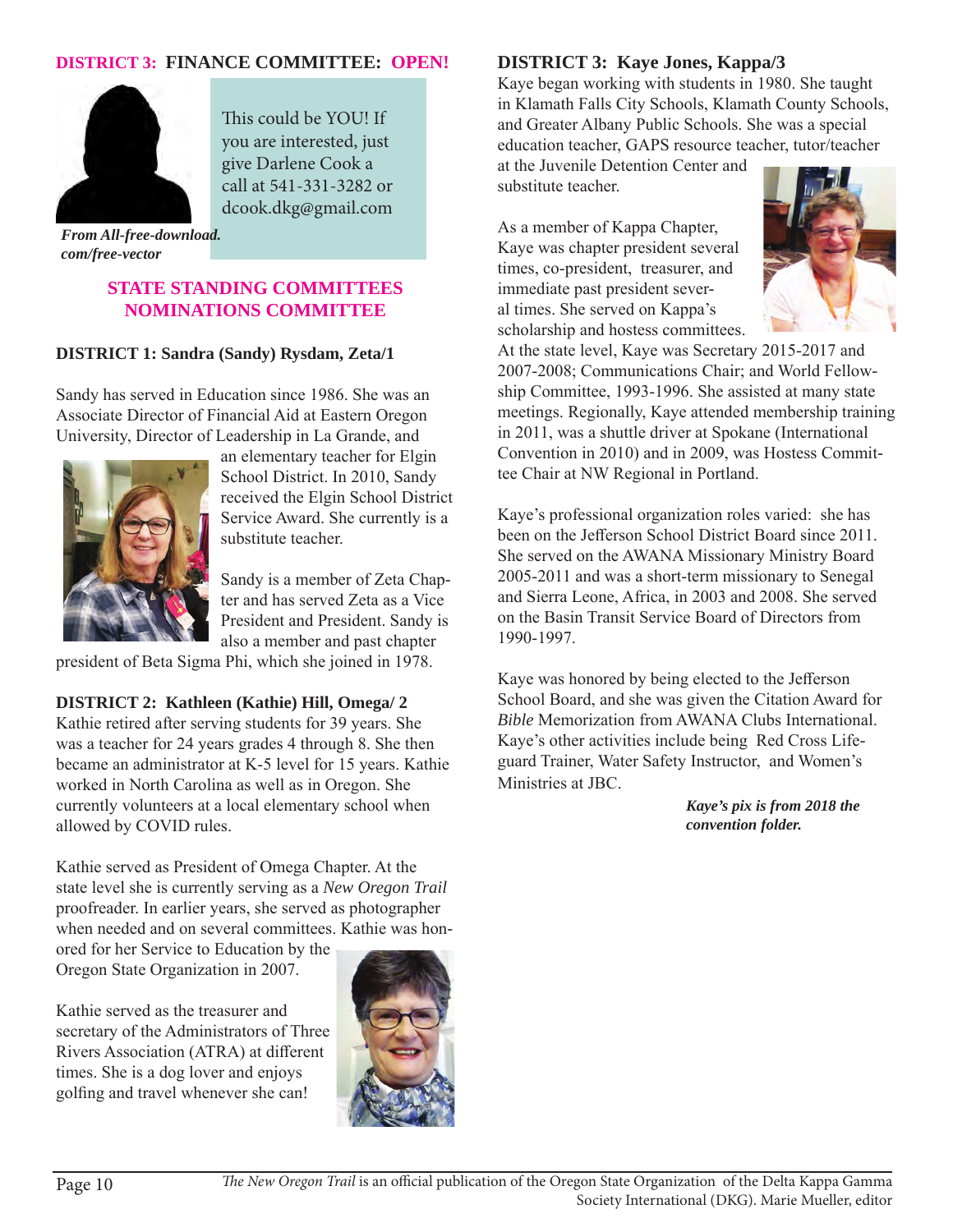#### **PRESIDENT-TO-PRESIDENT SHARING**

Thank you for joining us in January & March. Your support of state meetings and activities is appreciated! In January, 34 attended: 33 Oregon members representing 14 of 19 chapters, and Barbara Clausen, NW Regional Director, from Washington. On March 6, we had 26 Oregon members representing 12 chapters. A round- table discussion with SE Regional Director Candace (Candi) Martin, our 2021 International guest, was the highlight of our March President-to-President session.

Candi answered questions from chapter presidents, such as how we can reach out to working educators and ideas for making leadership roles more attractive to members. As co-chair of the San Antonio International Conference, she provided insights into the planning of a large international event.

Also joining us was Daphne Cagle, chair of the California State Expansion Committee. She invited members to the pre-conference workshop, "A Team Approach to Revitalize Your Chapter." Daphne, along with Past Washington State President Sherri Wagemann, will lead participants in developing plans to strengthen their chapters. A second pre-conference workshop, "Robert's Rules Made Easy" will be offered by International Parliamentarian Dr. Helen Popovich.

Brenda Jensen updated us on our virtual state convention, and Jean Fairbairn discussed plans for the Portland International Conference. Vickie Jackson explained the process for applying for a \$100 conference stipend. Information on our 80th Birthday Celebration was shared by Dana Murphy.

Please share comments and suggestions on topics, materials, discussion groups, frequency of meetings, etc., for future president meetings. Thank you for your continuing support and dedication to your chapter and to our state organization.

## *With much gratitude, Darlene*

**TECHNOLOGY COMMITTEE REPORT**

**Why Do International & State Want My Email Address?**

**The better to communicate with you, my dear!** In today's world, email opens the door to the vast resources available on the DKG and Oregon websites.

It provides a means for you to receive important announcements, to ask questions, to chat with like-minded members on a blog, to view deadlines for opportunities, to maintain your own information on MyDKG, and to participate in the many virtual and online activities that keep DKG members current in this vibrant and ever-changing Society.

O**REGON GAME NIGHT February 18, 2021**

We had fun! Laughs and some brain-stimulating games made for a great evening--and 23 members from 10 chapters joined Alpha Epsilon hostesses Dr. Cindy Ryan and Jill Snyder. *Scattergories* and *Truth or Lies* turned out to be highly entertaining!.

#### **EDUCATIONAL EXCELLENCE COMMITTEE: OREGON LEGISLATURE** *Kate Kelleher—OSO Legislative Liaison*

The Capitol is silent these days, with Legislators attending House and Senate Committee meetings virtually. Some are feeling the same "Zoom Fatigue" that many educators and students are dealing with as we move into Year 2 of this Pandemic.

Democrats dominate both chambers; however, even with their 3/5 super

majority to approve tax measures, they do not have a quorum majority to sweep in new policy. A main goal of this session is to approve a biennial budget. Due to diminished income tax and reduced collections from Oregon State Lottery, spending issues will be tight, even though marijuana sales have skyrocketed!

"Hot" topics for this session:

- COVID response: effects as well as vaccine rollout.
- Wildfire recovery: Many are still homeless.
- Redistricting--This only occurs once a decade and could create change.
- Campaign finance reform, following up on an initiative that Oregon voters approved in November 2020.
- Advancing Racial Equity across the state. Currently, the Legislature's Black, Indigenous and People of Color Caucus (BIPOC) has 12 members. Lew Frederick, long time member, said, "Never before has the conversation in this state been so focused on the legacies of racial inequality and the continuing impact of systemic racism of our society."

Here are three key player's quotes from the beginning of the session a month ago:

- **• Governor Brown,** *"The reality is, the challenging times we have faced in the last year have really created the legislative agenda."*
- **• Tina Kotek, House Speaker, Democrat, Portland** *"This session is about responding to crisis and helping people,"*
- **• House Minority Leader Christine Drazan, Republican—Canby** *said the session must address, "the challenges and problems that Oregonians feel in real time."*

Will we see consensus in the coming weeks left in this session? Please tap the link to the Oregon Legislature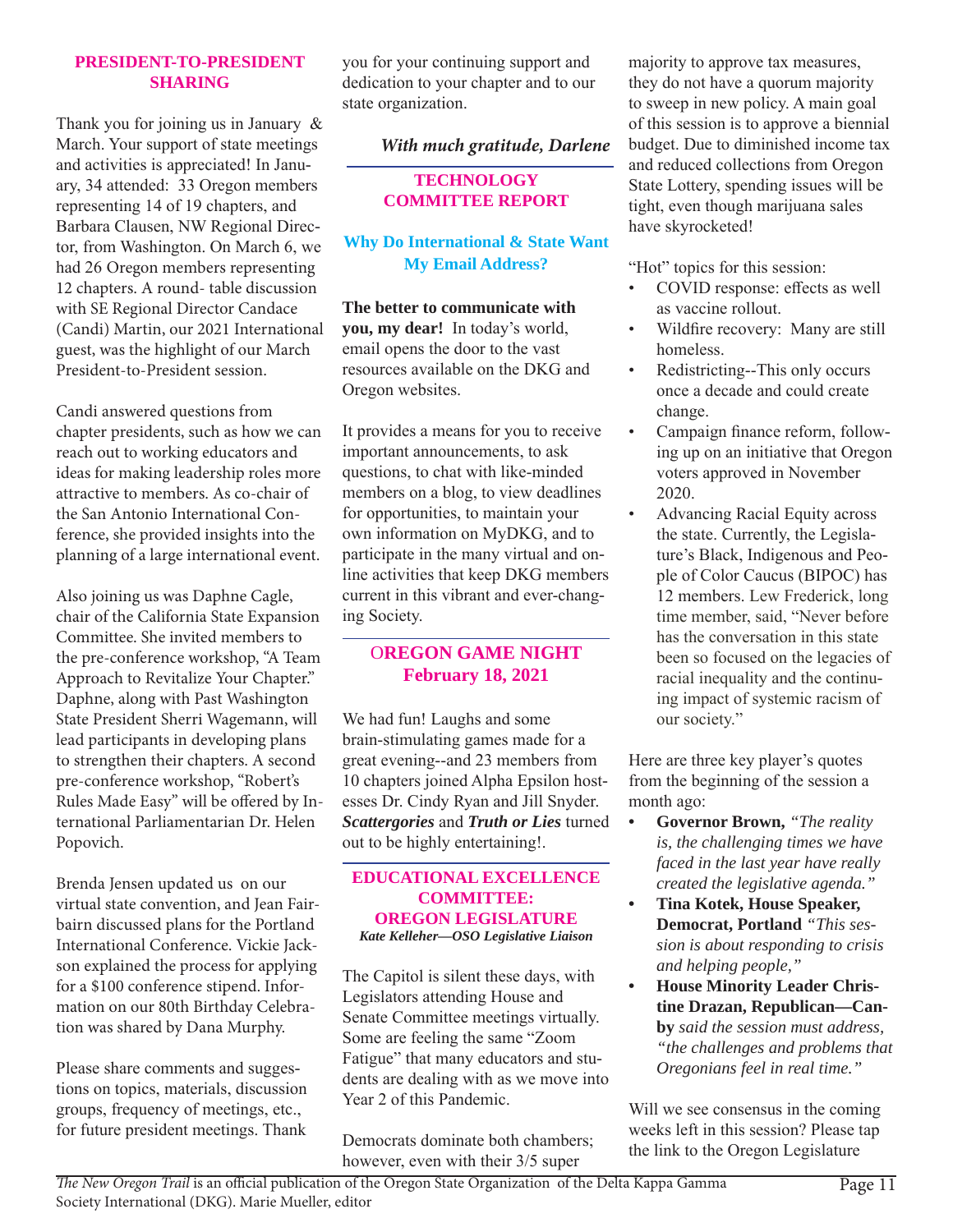here, OLIS to find your Representative and Senator. Read their notes on legislation and email them your thoughts. **Connections from constituents are the most important thing we can do to ensure our voices are heard in this democracy.**



#### **Omega/2**

• Dr. Patricia Hayes: March 21,1922 - October 29, 2019

#### **Alpha/2**

• Judy Smith-Clifton : January 1, 1946 - July 22, 2019

#### **Lambda/3**

• Jule Crume: June 29, 1919 -- August 28, 2019

#### **Beta Beta/5**

- Jean Haldorson: July 10, 1931- May 22, 2019
- Susan Eve Herron: April 4, 1938 June 3, 2018
- Edith Evelyn Knouff: October 13, 1919 April 25, 2017
- Carolyn Saxe: June 24, 2019 August 29, 2020
- Darline Sverid: October 31, 1938 July 26, 2017
- Karen Wedeking: August 25, 1943 October 2, 2018
- Norma Wetzell: July 16, 1933 July 25, 2020
- Margaret "Peg" Hewlett: August 7, 1949 March 16, 2021

#### **Alpha Nu/5**

• Helen Fohl --1921 – May 6, 2020

#### **Alpha Epsilon/5**

• Betty McChesney Haus --February 16, 1939 -February 11, 2021

#### **Eta/6**

- Helen Kappler: October 13, 1928 May 1, 2018
- Jeurine Marshall: April 17, 1928 December 1, 2019
- Betty Jean Dawkins: February 17, 1943 -February 18, 2020

#### **Chi/6**

• Patricia Maple: August 23, 1937 - May 2, 2019

#### **EDUCATIONAL EXCELLENCE COMMITTEE: CURRICULUM OF HOPE**

Have you read the *Curriculum of Hope* newsletter that offers suggestions to stay positive and hopeful in our world? As we continue to struggle with the pandemic and experience uncertainty, this is a newsletter full of hope and useful ideas. *Curriculum of Hope* is a Standing Committee of Connecticut State Organization, DKG.

The Winter 2021 edition includes interesting and diverse articles such as:

- **• DESSA:** A standardized, strengthbased SEL assessment that measures the **social and emotional**
- competence of youth in kindergarten through 8th grade.
- **• A Little Spots Books:** Author Diane Alber became inspired to start writing and illustrating books because she saw a need for a book that inspired art and creativity in children.
- **• Just for Fun Feel- Good Reads**: A list of 12 books to help you feel better.
- **• Free Online Courses:** A link for some free online classes regarding Emotional Intelligence.

You can subscribe for free. I encourage you to check it out! In closing, here are words from their Founder, **Jeanne Morascini:** "Just remember to love each other, to help each other and to share your abundance of goodness. Go forth and spread your message of peace through kindness, empathy, and love. Our very ill world population needs the support of every peacemaker right now. Blessings for your good health, peace and joy in a more normal world in 2021."

正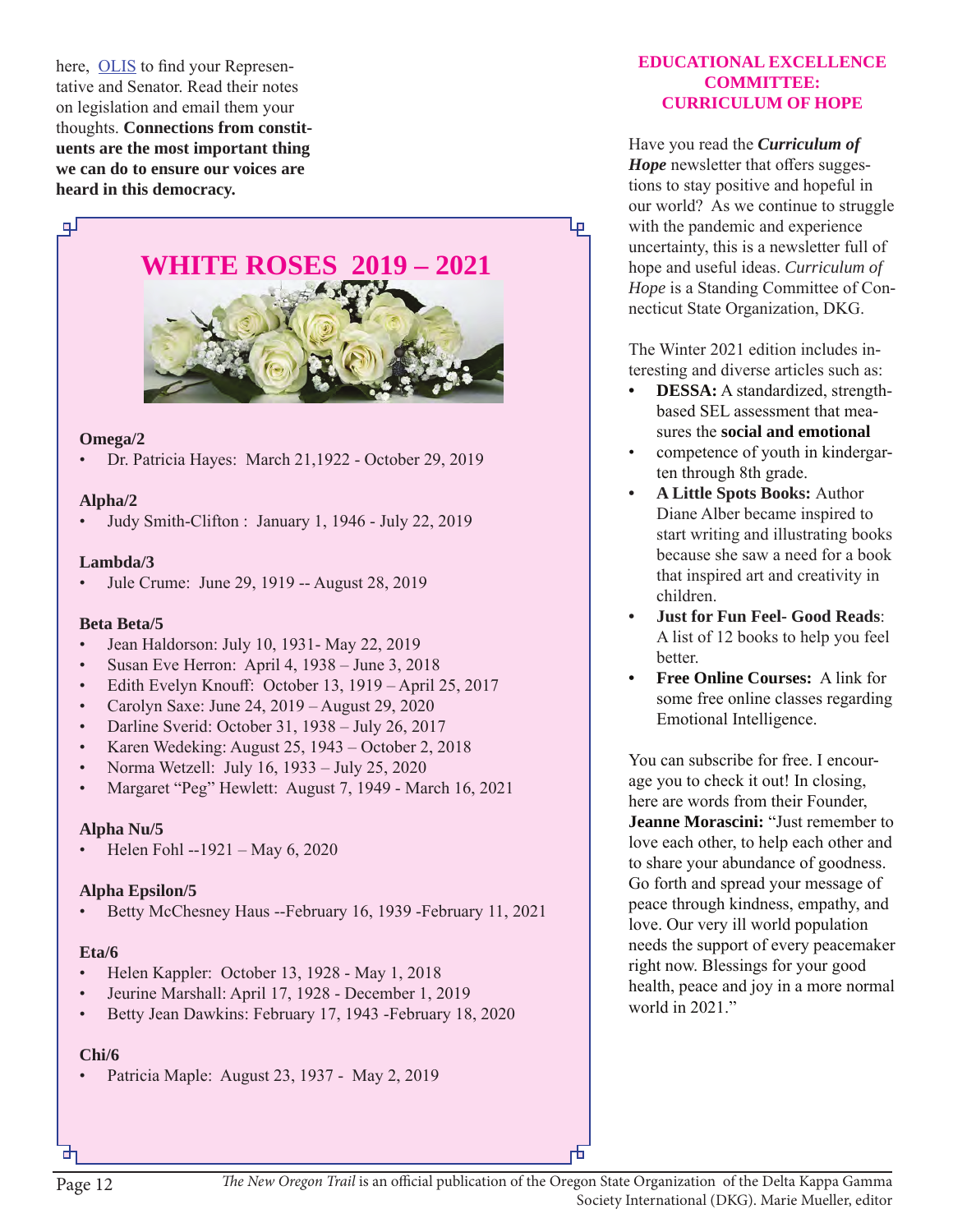# **BONDED BY FIRE**

**Omega of Oregon & Epsilon Omicron of California**

# **SISTER CHAPTERS RULE!**

# *January 2021*

We have some wonderful news to share. Our sister Chapter, **Epsilon Omicron from Huntington Beach, California,** has donated another \$500 to our mutual efforts to support a local family. At Omega's February Zoom meeting, a number (13) of Epsilon Omicron members joined us from Orange County, CA: **Cynthia Blackwell, Ginger Longwell, Frazer, Joan Copp, Becky Cameron, Karen, Kathy Elles, Sheila Nelson, Lynn Records, Lissa Pestolesi, Susan Selman, Teri, Cathy Ryder.** It was an inspiring and friendship-making session.

This is the story of the family that received the \$1,000 donated by Epsilon Omicron. At the recommendation of a local principal in the Three Rivers School District (Josephine County, Oregon), this family was selected by Omega to receive assistance. The family takes the children to a mobile hot spot where a Three Rivers District-provided van comes periodically. Staff set up warming tents, portable heaters, and tables so kids can work on laptops.

This Illinois Valley family lost everything in the September fires. They have a truck, and someone donated a small camper trailer that all five share. They are living far out in the county, almost to the Oregon/California border. They have three kids: two at Evergreen Elementary and one who is a senior at Illinois Valley High School in Cave Junction.

High school staff provided a warm blanket for each family member and gas cards to run the family's generator and truck. The generator is the only way they can cook and have light and heat. They run the heat about two hours at night before they sleep. Omega has donated a new Chrome Book (laptop) to assist the family with online education and more recently has added \$250 for gas for their generator..

As you can well envision, this generous \$1,000 donation will go far toward a new beginning and a better chance at success.



*Update: March 7, 2021*

The family is sometimes able to get WIFI at home now. Two of the kids are at Evergreen. We talked to the office manager and the principal at the high-school who were in close contact with the family. The family desperately needed a washer and dryer, but supplies of appliances are low in our area due to fires and COVID. We were able to work with a local appliance store. The store found an older set that they refurbished for the family and then even knocked off \$100 for us after I told them the family story.

The family was so grateful. They drove in to Grants Pass where I (Lise Van Brunt) got to meet them all. The kids said they had been especially delighted to get the laptop, as sharing just the school laptop is

very hard among three of them.

The high school daughter is on track to graduate, despite everything that has happened in the last year. In talking directly with them, I discovered that the trailer they live in was purchased from funds they received through a Go Fund Me account set up by family.

They are hardworking , humble people who are working hard to re-establish themselves for the sake of their kids. They are living on their land despite the challenges of no power yet and deep mud because the fire was so hot it burnt underground roots so soil sinks deeply. Snow and rain produce high humidity in their house, causing wet muddy clothes and towels all the time. Despite that, they arrived clean with only muddy boots to show the story!

Thank you, Epsilon Omicron, for beginning this journey of funding for a local family. We are inspired by your generosity and kindness.

> *Lise Van Brunt Omega President Grants Pass, Oregon*

And here is the sad part: A similar scenario was repeated over and over as fires raged in southern Oregon in Jackson, Josephine, and Klamath Counties; in the north Willamette Valley, in the Santiam Canyon fires, in Lane County, in Clackamas Couny; and on the Oregon Coast in Lincoln County. So many homes and lives were burned to a crisp.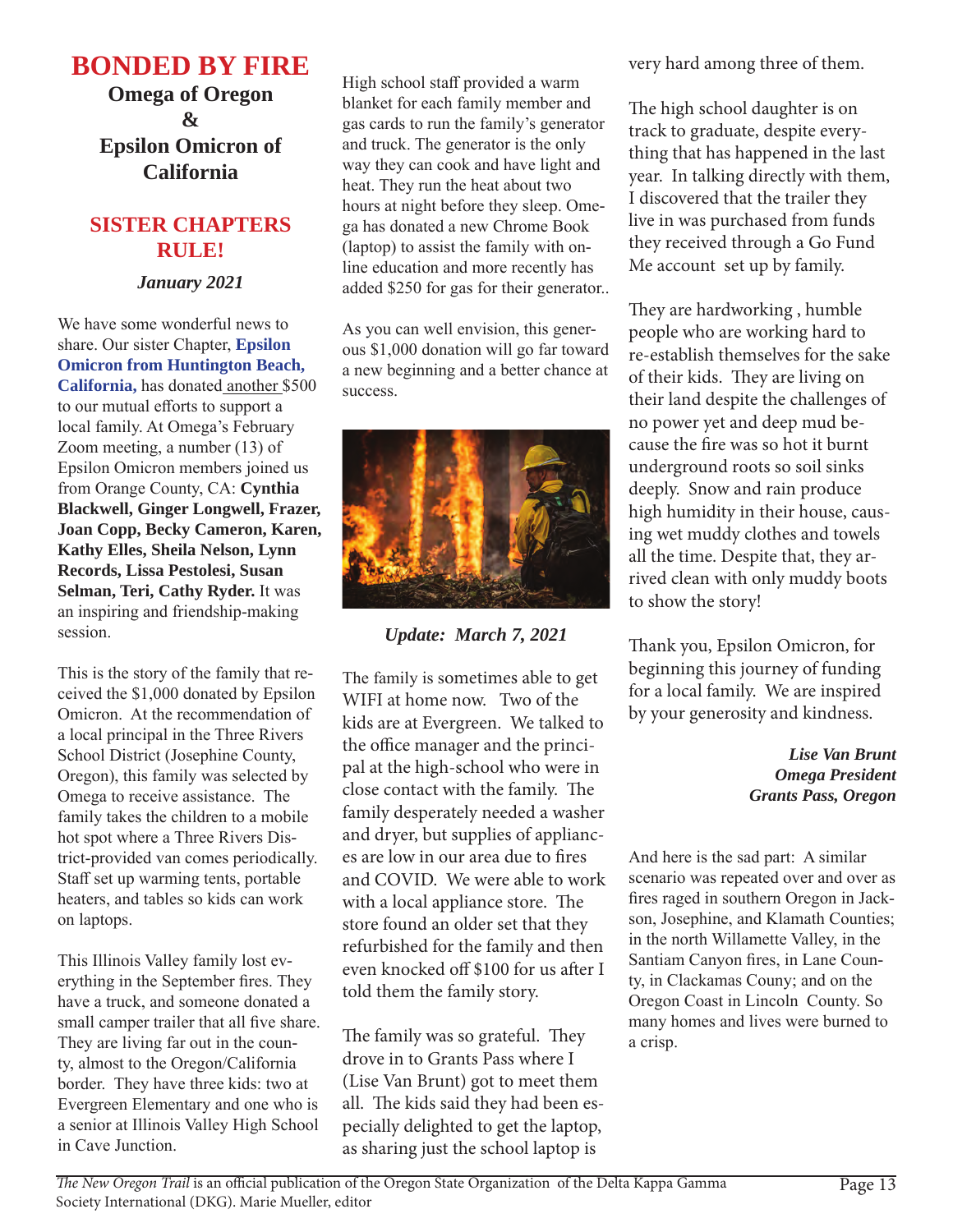

# **CHAPTER CHATTER**

**District 2**

#### **Alpha (Klamath Co.): ALPHA'S LITTLE FREE LIBRARY**

Thanks to Melissa High, we were able to set up a Little Library in the Midland Store. **Melissa, Judy Brimmer, Bonita Fillmore, Joanne Skinner, and Brenda Jensen** were able to put DKG stickers in each book donated. Bonita donated a bookshelf and helped



to set up a library. Books for various ages were placed on the shelves. It is pretty exciting and hopefully residents in the area are taking advantage of

the Midland Little Free Library

**Omega (Josephine & Jackson Cos.):** Omega has been doing well with Zoom and /or hybrid meetings this year, although not all members are comfortable with either one! Our March speaker, Co-Secretary **Sara Kinstler**, discussed challenges of classroom management during a pandemic, when the "classroom" is a computer screen--a different issue entirely.

#### **District 3**

**Lambda (Lane Co.):** Eight of Lambda's active classroom teachers and two guests presented a panel discussion about "Teaching Online During the

Pandemic: Problems and Positives" for our February Zoom meeting. They were praised for their resilience and determination to provide the best education for their students.

To help children gain an understanding of diversity, five book bags each containing five children's books are being circulated among our members in the schools. Literacy Chair **Dr. Karren Timmermans** shared a list of children's picture books that help increase understanding of diversity.

State President **Darlene Cook** was present at both the February and March Zoom meetings. She provided updated information about the upcoming State Convention and the International Conference.

The focus for our March meeting was White Bird Clinic's CAHOOTS (Crisis and Helping Out on The Streets) and HOOTS (Helping Out Our Teens in School) programs. Ashley Barnhill-Hubbard informed us about this community-based public safety system to provide mental health first-response.

#### **District 4**

**Alpha Omicron (St. Helens):** Our March meeting was followed by a trip to the past. A presenter from the Columbia County Historical Society spoke on some history of Columbia County's earliest schools and educators. Many members recognized buildings that they had taught in before those buildings had been either re-vamped or replaced. A few of the members even remembered the presenter from his elementary school years!

#### **District 5**

**Alpha Epsilon (Salem & Polk Co.):**  Alpha Epsilon's past three programs have been outstanding. In January, Salem-Keizer Superintendent, Christy Perry shared with us about her strong commitment to anti-racism as she works with SKPS staff and the board of directors. In February, soon-to-beinstalled Oregon's 2021 Kid Governor, Taneesh Garg, joined us virtually to share about his community issue for the year: Racism. Also presenting was Mary Beth Herkert, State Coordinator of the 5<sup>th</sup> Grade Civics Program, sharing information about the "Oregon Kid Governor Program."

In March, Ashley Hamilton, Project Program Director for ARCHES, shared with us how a data-driven examination of homelessness works in Marion and Polk County. More housing for the homeless was exciting to hear about. She also shared critical information regarding trends in homelessness and COVID.

**Alpha Nu (Hillsboro, Beaverton & Washington Co.):** In February, Alpha Nu members joined Beta Beta Chapter in their Zoom meeting to hear about the remarkable women featured in the book, *Notable Women of Portland.* President **Melanie Morris** delivered members' donated books to **Kathy Martell** for her Little Library.

Members shared personal stories at the March meeting. We had an introduction to a new precious granddaughter; tales of extraordinary teaching experiences; travel stories to favorite countries; important teaching advice from a member's student; remote teaching challenges and rewards; delivering services to students in a motorhome; the joy of going through old family photos; and an explanation of how a member makes beautifully decorated Ukrainian Easter eggs.

**Helen Fohl** passed away on May 6, 2020, at 99. Her 57 years of active membership in Alpha Nu Chapter, 38 of those years as treasurer, were an inspiration.

Page 14 *The New Oregon Trail* is an official publication of the Oregon State Organization of the Delta Kappa Gamma Society International (DKG). Marie Mueller, editor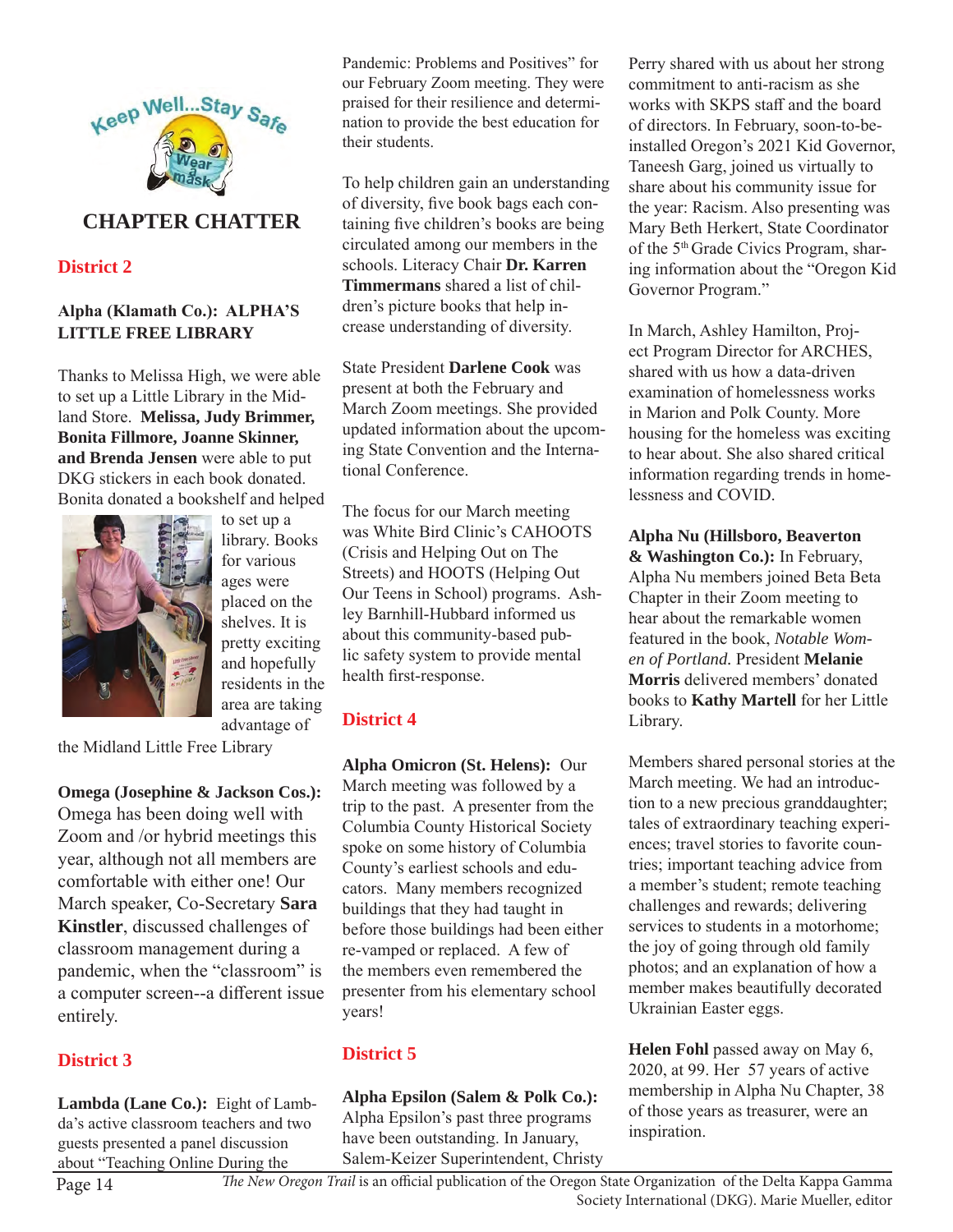#### **Psi (Hillsboro, Beaverton & Wash-**

**ington Co.):** On February 11, Psi held a Zoom meeting hosting special guest speaker: Amy Richter, founder of *Music Workshop.* Amy saw a need for relevant music education in the classroom. Her program started with an idea for increasing student love of music with CDs and teacher instruction and then grew to an online program reaching 800,000 to 2,100,000 students, in all 50 states and 77 countries. Her program is being used by teachers in public schools, international schools, private schools, as well as reaching out to homeschoolers. Take a look at *Music Workshop*  by visiting the website: https://www. musicworkshopedu.org.

As a chapter we are looking forward to the Oregon DKG Convention, where member **Bertha Hass** will be a presenter, sharing information about Huruma School in Tanzania. If we are able to meet in person for the International Conference in Portland, **Meri Putzler** will be the committee chair for the properties room. Hope to see you all there!

#### **Beta Beta (Tigard/Tualatin/Sherwood):**

#### *Notable Portland Women*

February's History Committee Program featured Zadie Schaffer presenting a talk about Notable Women of Portland, the book which she co-wrote with her mother, Dr. Tracy Prince. The project began as Zadie's Mitzvah part of her Bat Mitzvah project. Zadie is a senior at Lincoln High School in Portland and has been admitted to Stanford University next year. This lively presentation highlighted a group of Portland's prominent women over the years from first people and pioneers to the present, including names we recognized and many we did not. Notable Women of Portland can be purchased from Amazon or Powell's.

**Bunco Alert:** Who knew a fundraiser could be so much fun? At our fall auction, one of the big moneymakers was an online Bunco game. **Sharon Kabusreiter and Kim Brown** spent long hours learning how to put Bunco online. The idea was to meet new people, have fun, and win some big bucks. It worked perfectly! Almost 40 people (on Zoom!) moved from table to table, throwing dice and accumulating points as they went. **Wendy Hacke's** eightyear- old granddaughter, Ava, almost stole the show with her enthusiasm and skill. The big winner was **Sherrie James,** who won \$100 for throwing the most buncos. Sherrie graciously donated her prize back to the Foundation. A great time was had by all. Stay tuned for our next game!

#### **District 6**

**Chi (Clackamas): Would you like to become a Book Fairy?** Once a week, a Book Fairy delivers a book to a child who could use extra reading support and also becomes the child's pen pal. Gently used books and printed books from Raz-kids.com are provided as another resource for Book Fairies. A stamped, self-addressed envelope and Book Fairy Stationery are also part of this packet. Interested? We are gathering names of Book Fairies now.Sign up at www.teachersbrigade.org to get started! or call

**Cindy O'Mealy**, 503-830-5077 Teachers Brigade Director

#### **Beta Gamma (Canby/Molalla):** At

our January Zoom meeting, we had a wonderful sharing of special teacher moments and winter snow stories. Due to the ice storm and power outages, our February meeting was canceled. Our agenda was to finalize our Beta Gamma scholarship winners, so we did it by email. Four projects from four different schools were awarded around \$150 each.

# **COMING UP**

# **July 31 to August 1, 2021 Int'l Leadership Training Atlanta, Georgia**

- 1. State Organization President
- 2. State Organization Treasurer
- 3. State Organization Executive/ Administrative Secretary (first term)
- 4. State Organization Membership Chair
- 5. State Organization Educational Excellence Chair

Sessions will be recorded for on-demand viewing and use for participants unable to attend the training in-person.

As our NW Representative on the International Leadership Development Committee, **Dr. Kelly McIntyre** will be a member of the leadership training team.

**2022 July 12 - 16, 2022 Int'l Convention New Orleans, LA**